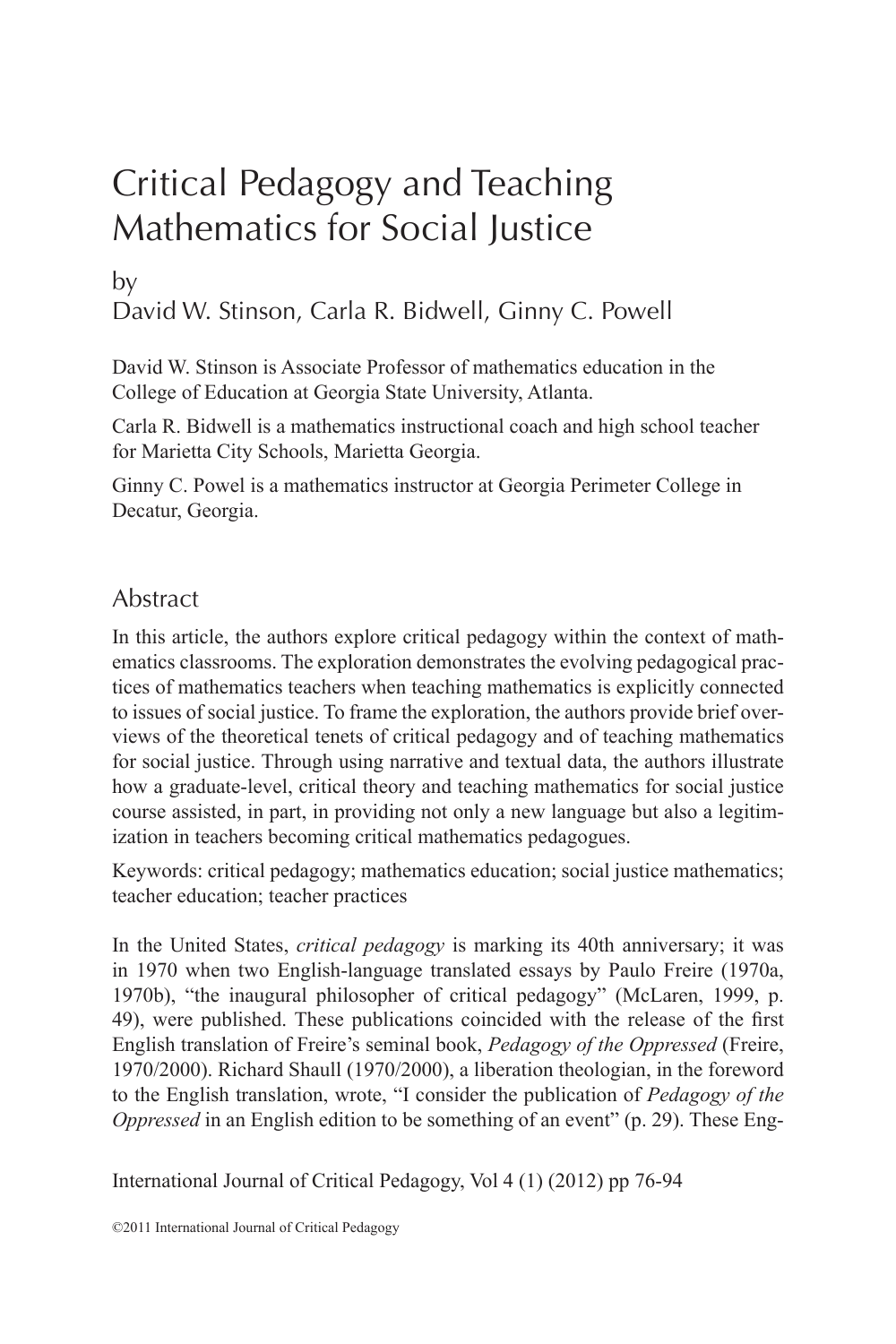lish translations, coupled with an invitation to be a visiting professor at Harvard in the early 1970s, have led many scholars to suggest that Freire has been the most influential education philosopher on the development and practice of critical pedagogy (Darder, Baltodano, & Torres, 2003). But what is critical pedagogy and how might it relate to mathematics teaching and learning? How might mathematics teachers learn to adopt the philosophical and theoretical tenets of critical pedagogy within the context of their own pedagogical philosophies and practices? And just what might a mathematics lesson "look like" framed within critical pedagogy?

To shed some light on these questions, we begin this article with a brief review of critical pedagogy, connecting critical pedagogy specifically to teaching mathematics for social justice. Next, we provide details of a graduate-level, mathematics education course that explored the philosophical and theoretical tenets of critical pedagogy and, in turn, critical mathematics teaching and learning. We then illustrate what mathematics lessons positioned within critical pedagogy might look like by using two autoethnographic narratives written by Carla Bidwell and Ginny Powell (students who completed the course) that describe the planning and implementing of a social justice mathematics lesson in their respective classrooms. Drawing upon the narratives and extracted written comments from Carla's and Ginny's assignments completed during the course, we conclude the article with a collective reflection on what it is like to attempt a new, different kind of mathematics teaching—teaching mathematics for social justice.

### A Brief Review of Critical Pedagogy

Although it has been noted that the first textbook use of the term *critical pedagogy* was in Henry Giroux's book *Theory and Resistance in Education* published in 1983, and that the tenets of critical pedagogy emerged from a historical and continuing legacy of scholars who have labored to advance democratic ideals within education (Darder, Torres, & Baltodano, 2003), we have chosen Freire as our starting point because, individually and collectively, we have been significantly influenced by Freire's prolific scholarship (see, e.g., 1970/2000, 1985, 1994, 1997b, 1998a, 1998b). Freire's literacy scholarship (but not limited to literacy) advocates a critical reading of the word and world "through which men and women take themselves in hand and become agents of curiosity, become investigators, become subjects in an ongoing process of quest for the revelation of the 'why' of things and facts" (1994, p. 105); it advocates a dialectical reading of the word and world, so as to write the word to *rewrite* the world. We believe that it is Freire's scholarship and his popularization of the concept *conscientização*— "learning to perceive social, political, and economic contradictions, and to take action against the oppressive elements of reality" (1970/2000, p. 35)—that provides the foundation for critical pedagogy.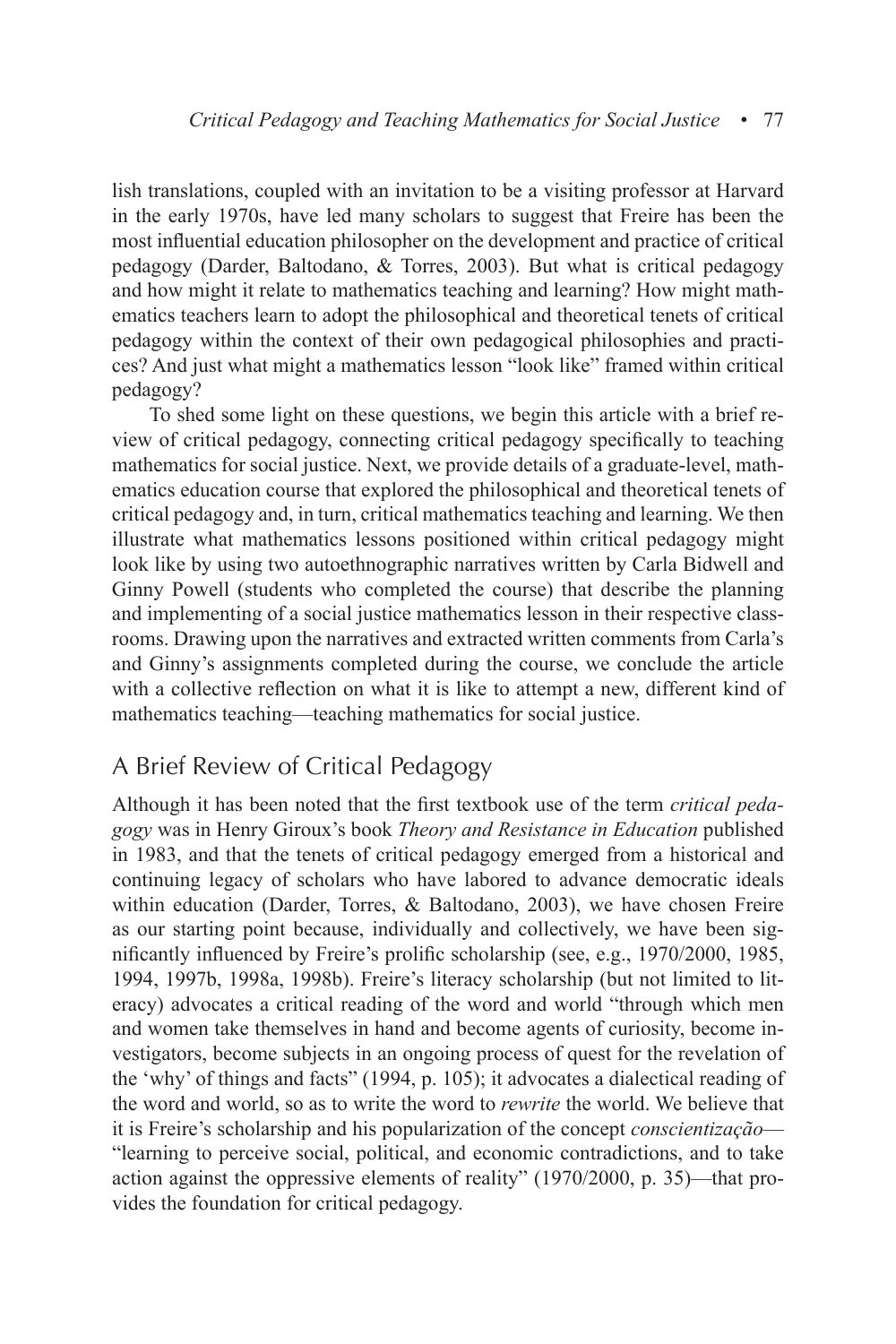In general, critical pedagogy supports pedagogical theories and practices that encourage both teachers and students to develop an understanding of the interconnecting relationship among ideology, power, and culture, rejecting any claim to universal foundations for truth and culture, as well as any claim to objectivity (Leistyna & Woodrum, 1996). Rooted in a democratic project, critical pedagogy motivates new theories and languages of critique and resistance, critically examining and transforming the traditional academic boundaries and social and pedagogical practices that maintain the de facto social code in the United States (Leistyna & Woodrum, 1996). In short, critical pedagogy motivates both critique and agency—for teachers and students alike—"through a language of skepticism and possibility and a culture of openness, debate, and engagement" (Giroux, 2007, p. 2).

Critical pedagogy, however, is not a one-size-fits-all pedagogy but rather a humanizing pedagogy that values students' (and teachers') background knowledge, culture, and lived experiences (Bartolomé, 1996), moving students (and teachers) into their own ever-expanding interpretations of their lived worlds (Greene, 1996). Critical pedagogy supports a problem-posing pedagogy in which *Subjects* who know and act—in contrast to *objects*, which are known and acted upon—"develop their power to perceive critically *the way they exist* in the world *with which* and *in which* they find themselves" (Freire, 1970/2000, p. 83). A problem-posing pedagogy is dialogical, reconfiguring the traditional teacher– student roles of pedagogy: "the teacher is no longer merely the-one-who-teaches, but one who is [herself and] himself taught in dialogue with the students, who in turn while being taught also teach" (p. 80). The dialogical educator creates pedagogical spaces for epistemological curiosity where students (and teachers) become apprentices in the rigors of exploration (Freire & Macedo, 1996). These epistemologically curious spaces refuse singular explanations that attempt to provide a locus of certainty and certification around the social constructs of race, gender, ethnicity, class, sexual orientation, and so forth (Lewis & Simon, 1996). Through epistemological curiosity, teachers and students develop a *critical ontology* that assists them in understanding how and why their political opinions, religious beliefs, racial positions, gender roles, sexual orientations, and so forth have been shaped by the power relations and ideology of dominant groups (Kincheloe, 2003). Above all, critical pedagogy links the classroom experience to the wider sociopolitical community, recognizing schools as public spheres where teachers and students engage in a process of deliberation and discussion aimed at recapturing the idea of critical democracy and community (Giroux & McLaren, 1996).

The past three decades has witnessed a growing body of scholarship that provides a variety of perspectives from critical pedagogues who challenge the de facto social code of U.S. education (see, e.g., the following edited volumes: Darder, Baltodano, & Torres, 2003; Freire, 1997a; Kincheloe & Steinberg, 1996; Leistyna, Woodrum, & Sherblom, 1996; McLaren & Giarelli, 1995; McLaren & Kincheloe, 2007; Sleeter & McLaren, 1995; Shor, 1987). Much less scholarship,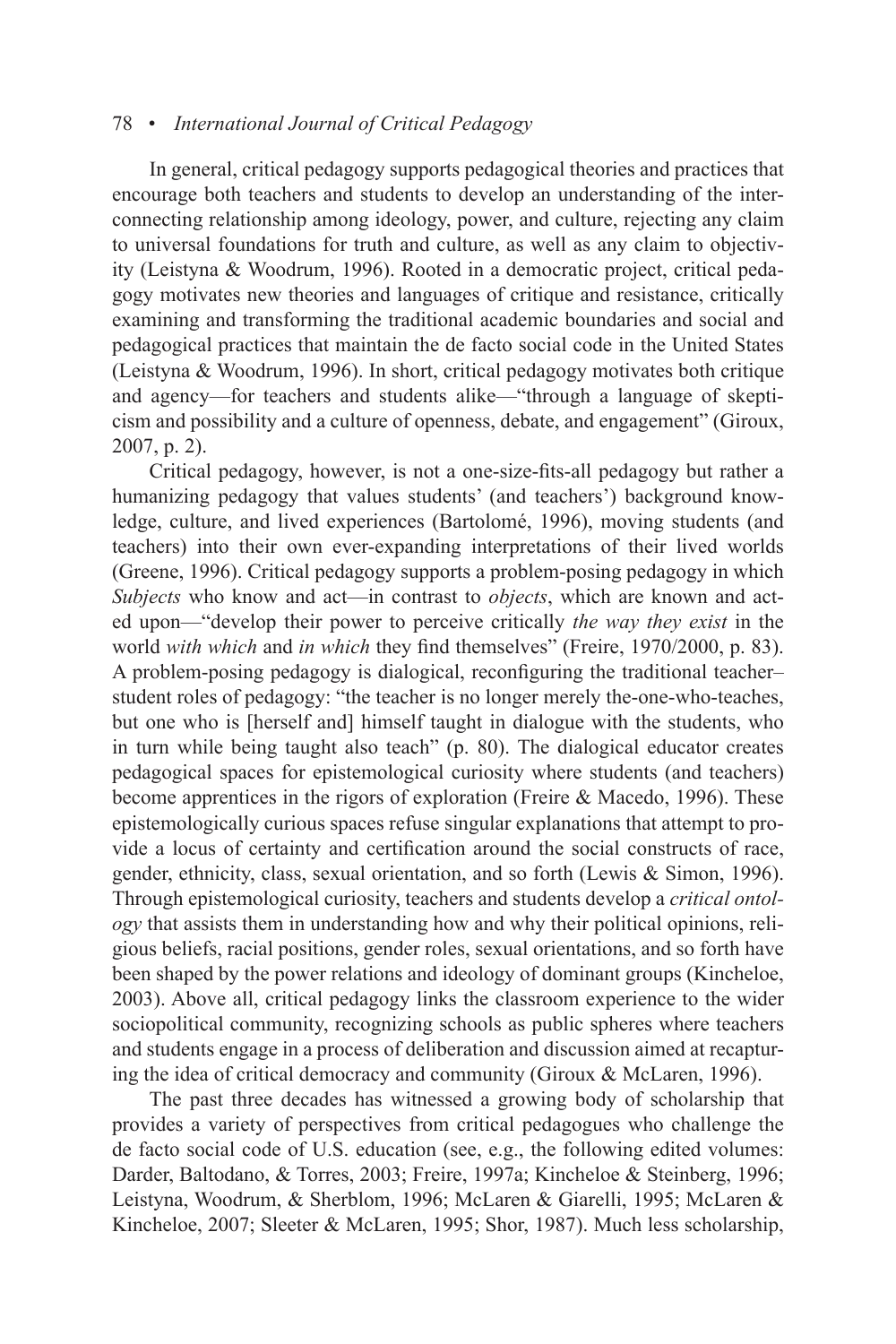however, is available that positions the discipline of mathematics within critical pedagogy, but it too is growing (see, e.g., Bartell, 2011; Frankenstein, 1987, 1990; Gonzales, 2009; Gutstein, 2003, 2006; Gutstein & Peterson, 2005a; Skovsmose, 1994, 2005; Wager & Stinson, in press). In the most general sense, critical pedagogy enacted in the mathematics classroom adopts the pedagogical theories and practices of critical pedagogy, while explicitly using mathematics as an analytical tool for examining and challenging social injustices. Or said more directly, critical mathematics pedagogy is most often framed as teaching mathematics for social justice (TMfSJ<sup>1</sup>).

# Teaching Mathematics for Social Justice

The meanings behind *teaching for social justice* are complex, multi-layered, and often contradictory (North, 2006). North, in delving into the substantive meaning(s) of social justice, emphasizes the multifaceted and relational aspects of different conceptualization about social justice but resists presenting a delimiting, unifying theory with the hope of provoking more questions and stimulating new discussions about the many meanings of teaching for social justice. Bartell (2011), borrowing from the work of Apple, designates the concept as a "sliding signifier," which suggests that defining what social justice teaching "actually means is struggled over, in the same way that concepts such as democracy are subject to different senses by different groups with sometimes radically different ideological and educational agendas" (M. Apple, as quoted in Bartell, 2011, p. 2). Nonetheless, the concept teaching for social justice is increasingly being emphasized in teacher education programs as part of teachers' overall "diversity" or "multicultural" initial preparation or professional development (McDonald, 2007). Coupled with this increased emphases has been literature (as previously noted) that has explored (some of) the multifaceted and relational meanings of TMfSJ.

Gutstein (2006) identifies TMfSJ as having two dialectically related sets of pedagogical goals: one set focuses on social justice and the other set focuses on mathematics. Building from Freire's literacy scholarship, Gutstein's *social justice pedagogical goals* are reading the world with mathematics, writing the world with mathematics, and developing positive cultural and social identities. Reading the world with mathematics means to use mathematics to understand relations of power, resource inequities, and disparate opportunities and explicit discrimination among different social groups based on race, class, gender, language, and other differences (Gutstein, 2003). Writing the world with mathematics means to use mathematics to rewrite the world—to change the world (Gutstein, 2006). Developing positive cultural and social identities means to ground mathematics instruction in the students' languages, cultures, and communities, while providing

<sup>1</sup> To our knowledge, Tonya Gau Bartell was the first to conceive of an acronym for teaching mathematics for social justice – TMfSJ (see Gau, 2005); here, we have slightly modified her acronym with a lower case f, TMfSJ.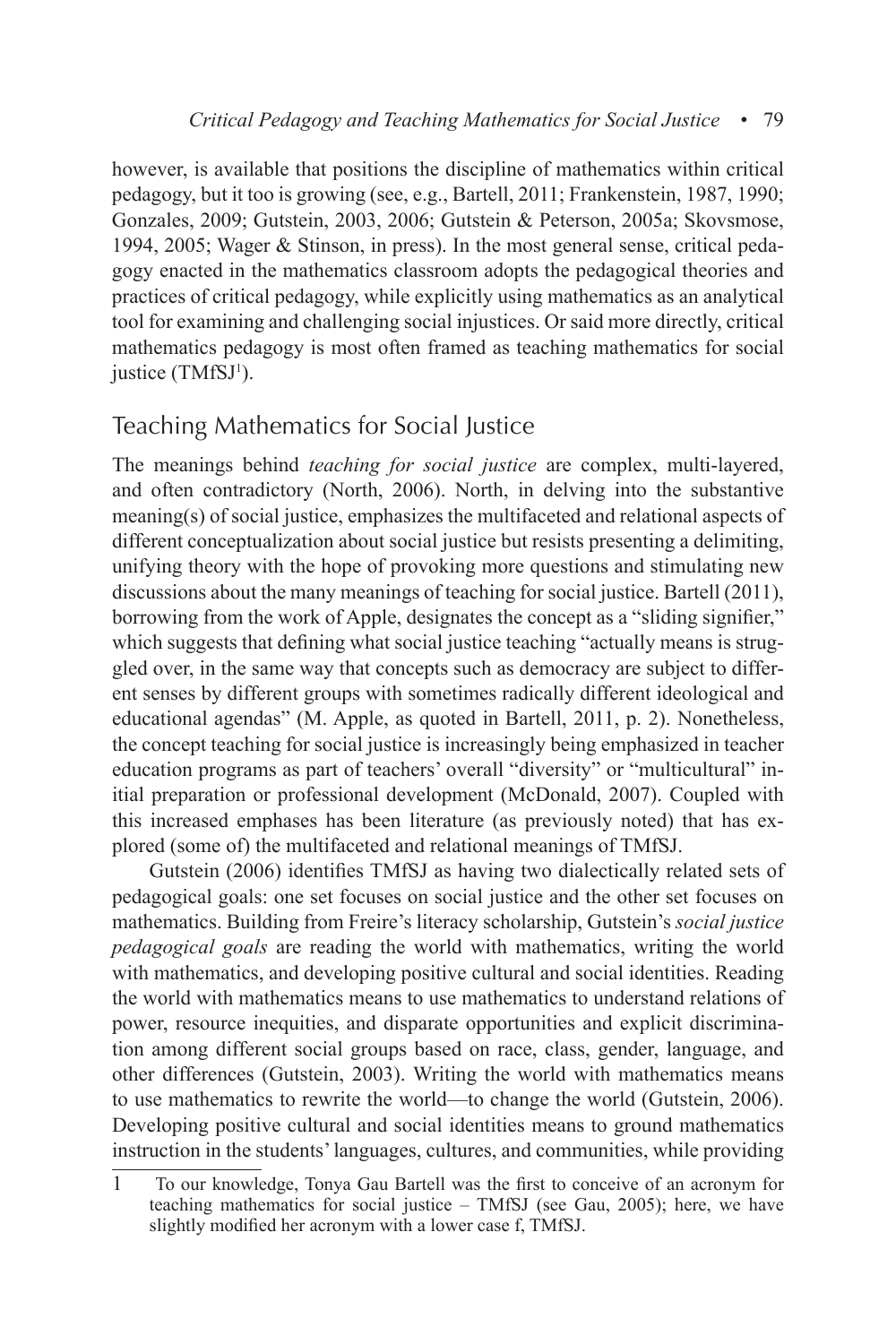them with the mathematical knowledge needed to survive and thrive in the dominant culture (Gutstein).

Gutstein's (2006) *mathematics pedagogical goals* are reading the mathematical word, succeeding academically in the traditional sense, and changing students' (and teachers') orientation to mathematics. Reading the mathematical word means developing mathematical power, defined as deducing mathematical generalizations, constructing creative solution methods to nonroutine problems, and perceiving mathematics as a tool for sociopolitical critique (Gutstein, 2003, 2006). Succeeding academically in the traditional sense means to have students achieve on standardized tests, graduate from high school, succeed in college, have access to advanced mathematics courses, and pursue mathematics-related careers (if they so choose). And changing students' (and teachers') orientation to mathematics means to understand mathematics not as a series of disconnected, rote rules to memorize and regurgitate, but as a powerful and relevant analytical tool for understanding complicated, real-world phenomena (Gutstein).

Similarly, Gonzales (2009) composes a definition of TMfSJ comprised of four components. The first component is access to high quality mathematics instruction for all students, noting access to algebra as a civil right (cf. Moses  $\&$ Cobb, 2001). Building on the scholarship of culturally relevant pedagogy (e.g., Ladson-Billings, 1995; Leonard, 2008), Gonzales's second component is a (re) centering of the mathematics curriculum around the experiences of students, specifically students from historically marginalized groups. Perceiving mathematics as a tool for sociopolitical critique is her third component (e.g., Skovsmose, 1994). Gonzales's fourth and final component is the use of mathematics to radically reorganize or reconfigure society so that it might be more ethical and just. Here, Gonzales, similar to Gutstein (2006), draws on the scholarship of Freire, claiming that when mathematics is understood as a tool to further social change and the emancipation of oppressed communities, it is being viewed as an extension of Freire's (e.g., 1970/2000) pedagogy of liberation.

### A Course on Critical Mathematics Pedagogy

One of the often-argued critiques to TMfSJ is how do teachers learn to teach mathematics in socially just ways. That is, how do mathematics teachers acquire a deep understanding of social justice issues and the pedagogical skills to engage students in what are often controversial issues while attending to the mathematics to be learned (Bartell & Carpenter, 2008)? Within the mathematics education literature there are few accounts of how teacher education programs and/or professional development opportunities might engage preservice and inservice teachers in the pedagogical skills of TMfSJ (see Bartell, 2011, Gonzalez, 2009, and Wager & Stinson, in press, for exceptions). In an attempt to address this often argued critique, I (the first author) designed a graduate-level, mathematics education course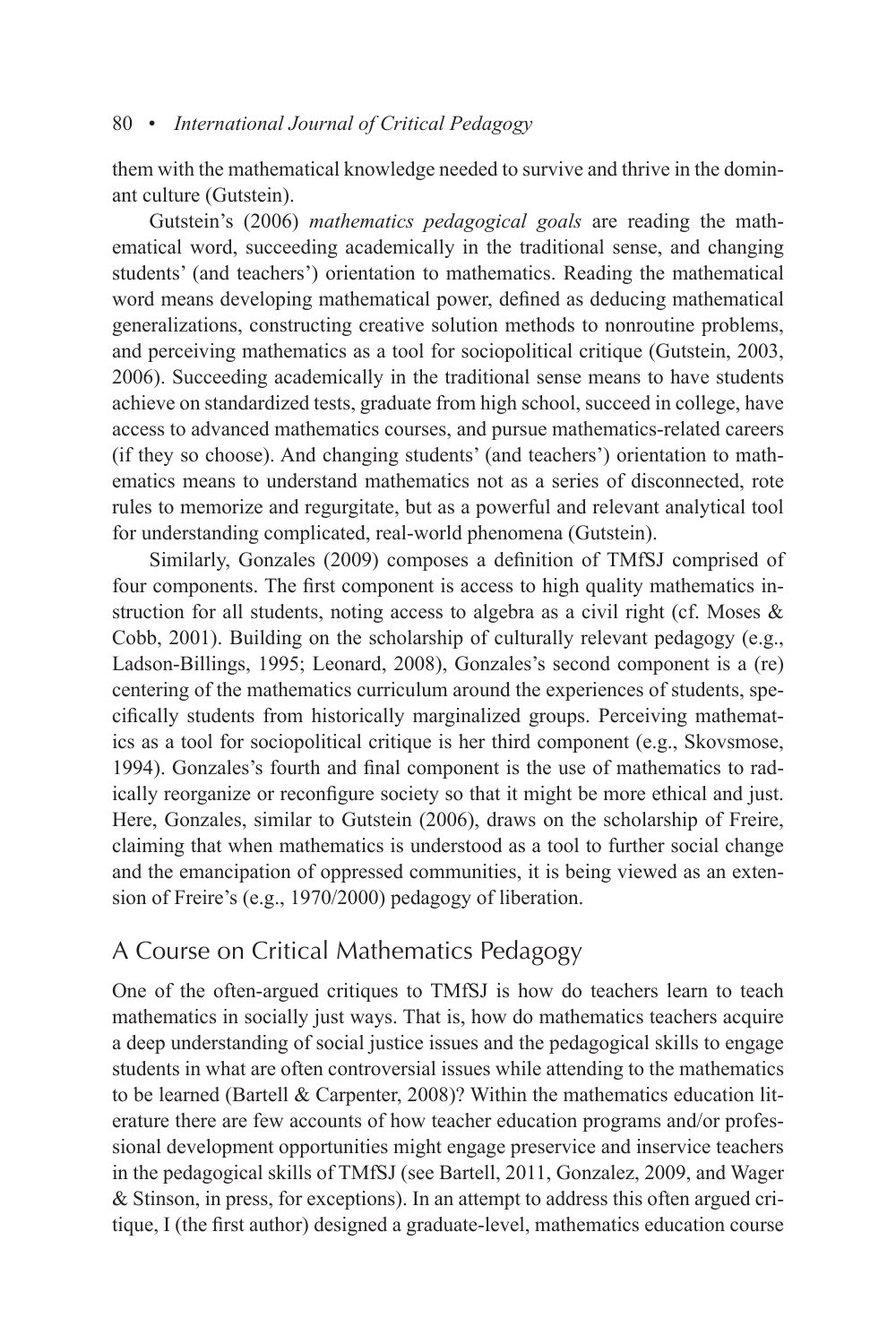that had the intended goal of assisting in the development of critical mathematics pedagogues who teach mathematics for social justice.

The course was a graduate-level seminar, with three reading-intensive components. First, it provided students with a brief overview of critical theory, familiarizing students with the scholarship of Marx and Engels and to scholarly critiques of their theory (see, e.g., Campbell, 1981; Crotty, 1998; Marx & Engels, 1848/1978; Tucker, 1978). Second, it introduced students to not only the scholarship of Paulo Freire but also to other notable contemporary critical pedagogues through using the edited volume *Breaking Free: The Transformative Power of Critical Pedagogy* (Leistyna, Woodrum, & Sherblom, 1996)—a collection of reprinted 1980s and 1990s *Harvard Educational Review* articles. Third, the overviews of critical theory and critical pedagogy provided the students with a foundation to begin an initial critical analysis of the scholarship of critical mathematics pedagogues (see, e.g., Gutstein, 2006; Gutstein & Peterson, 2005; Skovsmose, 2005).

The specific learning objectives of the course were for students to develop an introductory familiarity with the philosophical underpinnings of critical pedagogy and to explore and (re)position the philosophical and structural foundations of mathematics teaching and learning within critical pedagogy (i.e., TMfSJ). A daily written assignment for the course was to maintain a reading journal that included written summaries of each assigned reading, student-selected significant quotations from each reading, and comments regarding the student's struggles with each reading and how it might (or might not) assist in her or his teaching. The final for the course was a reflective, academic essay in which each student was to discuss her or his understandings of critical pedagogy within mathematics teaching and learning and her or his struggles with and remaining (or new) questions about positioning mathematics teaching and learning within critical pedagogy. Throughout the course, I aimed to construct a Freirian problem-posing pedagogical space in which "people teach each other" (Freire, 1970/2000, p. 80); often reminding students: "Those engaged in critical pedagogy don't need to agree with one another, rather, they need to passionately engage in the radical fire of discursive disagreement" (Steinberg, 2007, p. x).

#### Mathematics for Social Justice in the Classroom

In this section, we attempt to shed light on the learning outcomes of the course by describing in part the evolving pedagogical philosophies and practices of two mathematics teachers, Carla and Ginny (co-authors of this article). Carla and Ginny were students in the course and are part-time doctoral students and full-time mathematics teachers, Carla at an urban/suburban high school, Ginny at an urban community college. The discussion that follows does not intend to report the "findings" of an empirical study that documents mathematics "teacher change," a complex endeavor (see, e.g., Sztajn, 2003). Instead, we aim to illus-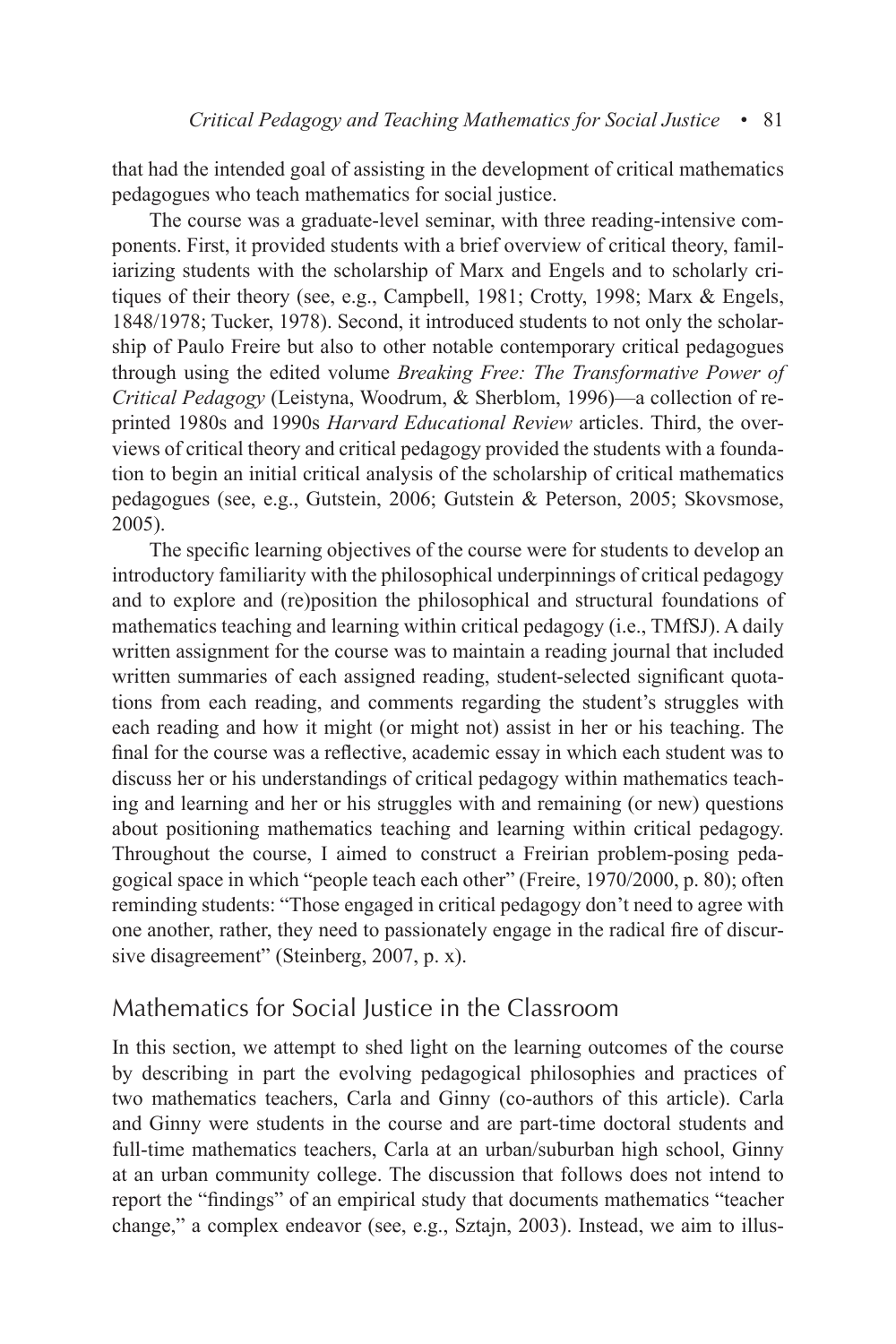trate that teaching is a continual journey; in that, "effective" mathematics teachers do not master teaching, but rather find themselves in a continuous state of growth and change (Mewborn, 2003). Or, said in another way, effective teachers find themselves in a continuous state of *becoming*. Becoming a teacher is a process that is never finalized or fixed, but rather a fluid process of continuous critical examination of self and students in which old ways of thinking and acting are disrupted and transformed into new ways of thinking and acting (Gomez, Black, & Allen,  $2007$ ).<sup>2</sup>

The discussion begins by providing two autoethnographic narratives (Ellis & Bochner, 2000). Each narrative begins with a description of Carla and Ginny, respectively, and the context in which she teaches mathematics. It then provides details of how she planned and implemented a specific TMfSJ lesson, concluding with a brief reflection on the lesson taught. The narratives are followed with a collective reflection on the course and critical mathematics pedagogy in general that connects the narratives to extracted written comments by Carla and Ginny from course assignments, interwoven with comments by critical pedagogy scholars. The purpose of the collective reflection is to illustrate that becoming a critical mathematics pedagogue is indeed a journey.

# Carla's High School Story

As a White woman in my mid 30s, I am not sure why I am drawn to a diverse population of students as opposed to the all-White setting in which I grew up. During my primary and secondary education in southwest Virginia, I had limited exposure to racial and/or ethnic diversity; likewise, during my undergraduate and graduate education in Tennessee. As a mathematics teacher, I began my career with a traditional mindset that often placed school mathematics as being somewhat discounted from students' lived experiences. Through my past 5-year experience in teaching mathematics at a racially diverse urban/suburban high school, however, I have come to realize that connecting mathematics to students' lived experiences is of significant importance if I expect my students to strengthen their mathematics understandings.

# Planning

The students who participated in the TMfSJ lesson described were International Baccalaureate (IB) Algebra II students who attended a diverse urban/suburban high school in metro Atlanta. This particular group of students, however, was fairly homogenous racially due to the "tracking" of students into the academic-

<sup>2</sup> Walshaw (2010), in providing a postmodern perspective on the concept of becoming, writes: "Becoming a teacher is not so much an issue of a personal journey as a barely visible set of highly coercive practices. Teaching 'know-how,' then, is linked to networks of power, targeting thinking, speech, and actions, with a view toward producing particular constructions of identity" (p. 126).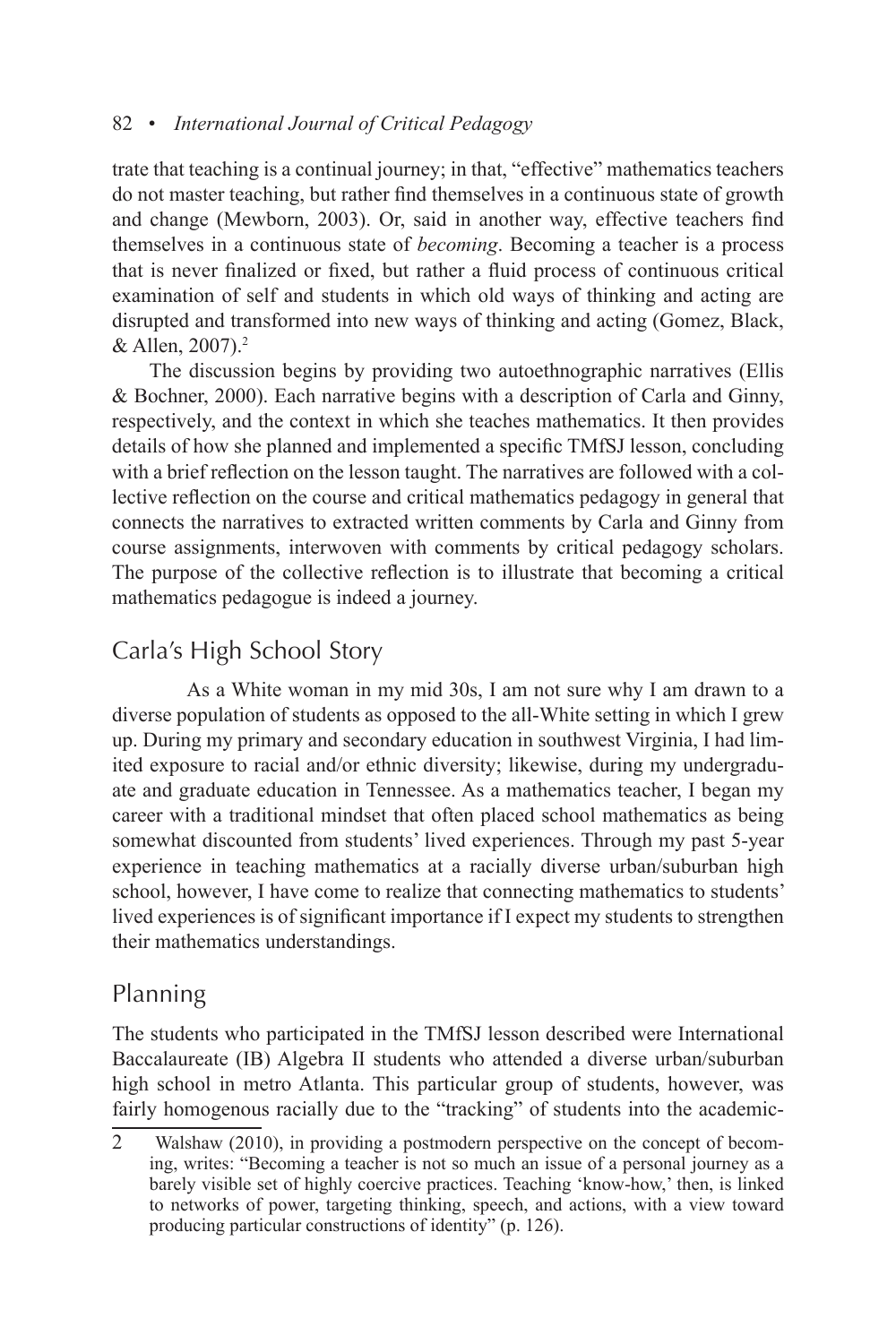ally prestigious IB program. Although there were a few African American and Latino/a students, most of the students were White. The last unit of study for fall semester was a statistics unit; therefore, the mathematics goals for the TMfSJ lesson were for students to gain more experience at representing datasets graphically and to be able to use technology to do so. Finding a dataset around social justice issues to achieve these goals would not be a problem. Narrowing down the abundance of options would take some time however.

After searching extensively on the Internet, I decided on the topic of racial profiling—a topic in which I felt the majority White students had little exposure but one that could possibly have an effect on their lives. Although no dataset on racial profiling was available in my students' own communities, an Internet search in neighboring states uncovered an extensive document from Tennessee where data had been collected from 44 law enforcement agencies on the racial composition of persons pulled over for traffic violations, subdivided into six state regions.<sup>3</sup> Although it would have been ideal for the students to examine this type of data within their own community, I felt that using data from a different state would neither alter the mathematics being taught nor lessen the awareness that I hoped they would gain from the lesson. Once my topic was chosen, I developed a project comprised of two parts: Part I focused on calculating and organizing statistics; Part II focused on a written analysis of the students' perceptions of racial profiling.

### Implementing

The project was completed over the course of two 90-minute, block classes, with a few hours outside of class required to complete the project. As an introduction to the topic, I had the students read an article on racial profiling by the American Civil Liberties Union (ACLU) prior to day one of the project. The title of the article itself, *Racial Profiling: Definition* (ACLU, 2005), elicited some responses from the students. Although the majority of students made no comments when handed the article, a small number of students immediately questioned the relevance of the topic in a mathematics class. For instance, some students asked, "What does this have to do with math?" Surprisingly, one of the few African American students in the class was resistant to the topic altogether, suggesting, "Why don't you just give us data instead of having us read some stupid article?" Instead of responding to each negative comment, I simply explained to the class that their assignment was to read the article by the next class period and be prepared to discuss it then.

I began the following class with a brief discussion of the article, seeking their reactions to what they had read. In general, the students were reluctant to speak, but a few students did comment on some of the examples of racial profiling given in the article. During the two class periods, students were assigned a different

<sup>3</sup> See http://www.comptroller1.state.tn.us/Repository/RE/vehiclestops2007.pdf.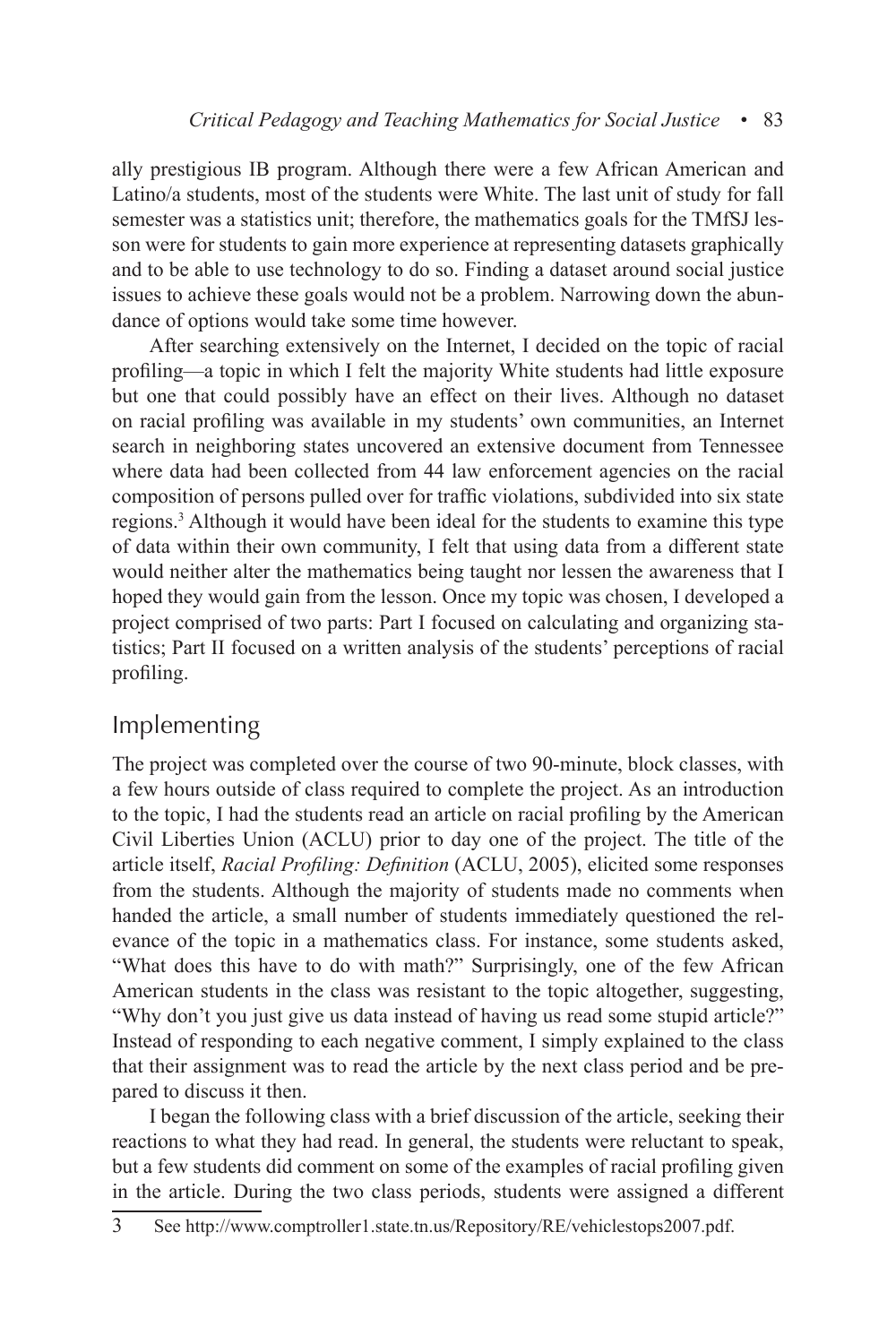subdivided region of Tennessee and worked in groups of four students to calculate statistics (by hand and using a *TI-84* graphing calculator). For each of the regions, groups were instructed to calculate the mean, mode, standard deviation, and 5-number summary for the percentage of traffic stops for each racial group (Asian, African American, Hispanic, and White). Students created box plots for each racial group in their region, and made a double-bar graph comparing the mean scores of the recent Census data to the mean scores of the percentage of vehicle stops for each racial subgroup.

The second part of the project gave the students an opportunity to share what they had learned about racial profiling and to voice their own opinions on the subject by providing written responses to four questions. Along with answering questions pertaining directly to the statistics that they calculated for their region, students also had to find examples of racial discrimination in their communities, state their opinion on whether or not they felt racial profiling occurs in Georgia, and express whether or not they felt that data should be collected on traffic stops in Georgia.

The students gave thoughtful responses, especially to questions one and four. In question one, where students were asked to find someone who could tell a story either about racial profiling or discrimination, some students gave very personal accounts. A Latina student vividly described a trip that she took with her father to Mexico in which she and her father were pulled over by Texas state policemen three different times. She expressed anger over one policeman's insinuation that the man she was with was not really her father because she spoke better English than him. Another girl explained the anguish experienced by her Pakistani neighbors following the months after 9-11. The discrimination they experienced forced the family back to Pakistan.

In response to question four, where students were asked whether they believe that racial profiling occurs in Georgia and whether or not they feel that Georgia should collect data on the race of persons involved in traffic stops, the students had mixed reactions. The majority of students felt that racial profiling occurs everywhere because, as one student stated, "humans are everywhere." Only about half the students, however, felt that Georgia should follow suit with Tennessee. Some students supported data collection of race in traffic stops because "it will show Georgia residents if the state is racially profiling people." Others felt that there was no evidence of a problem and to collect data would create a problem. One African American female student in particular stated: "I don't think other states should [collect data on race during traffic stops] for the simple fact it draws extra attention to it. By drawing attention to it, more issues arise."

# Reflecting

The most rewarding part of this project for me was observing how my students' attitudes about the project changed over the course of just 3 days. Although very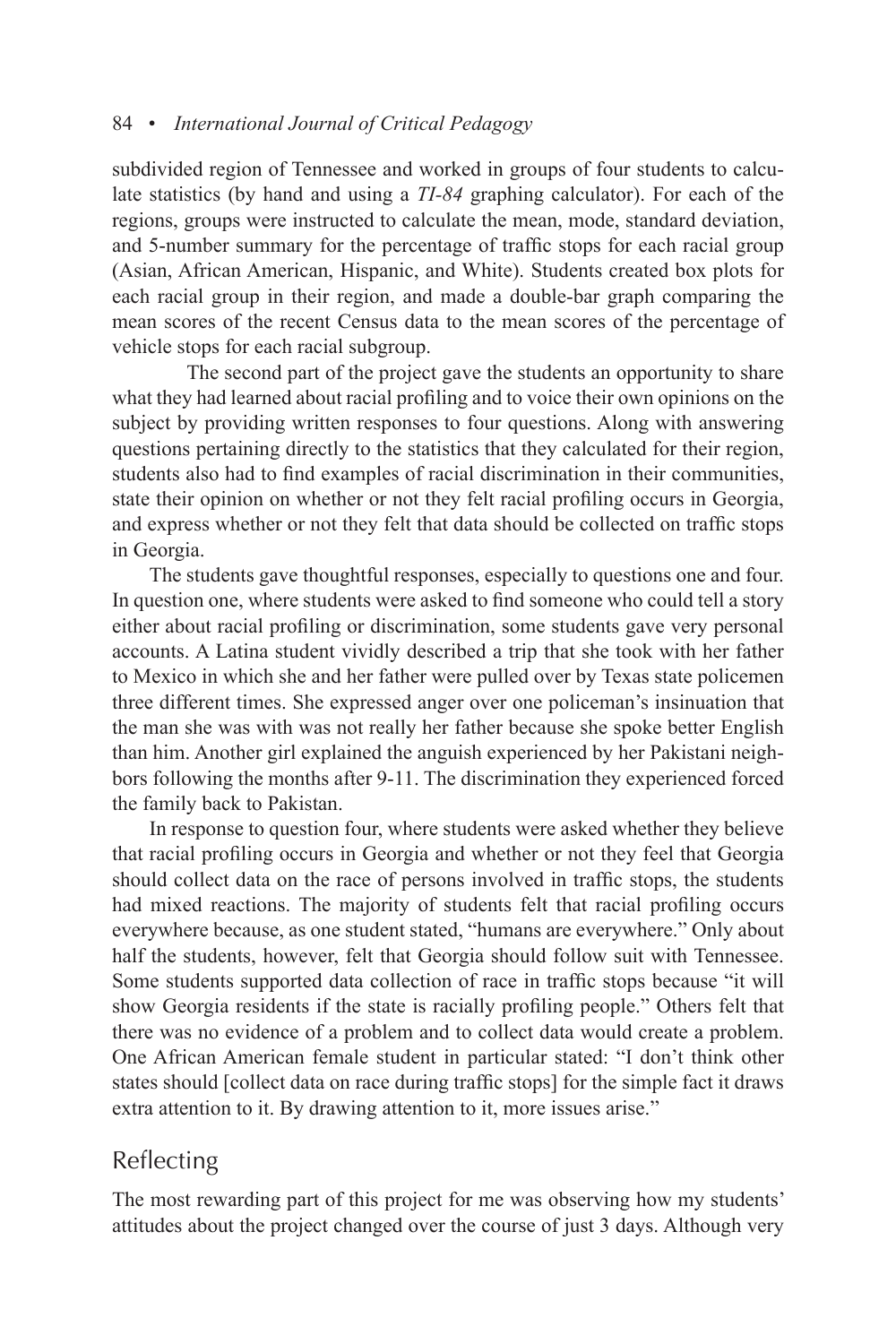little conversation ensued initially from reading the ACLU article, the students had much more to say on the day the project was due. As students entered the classroom, I could hear conversations all over the room about the project. One African American male student asked me if he could share his story on racial profiling with the class. This very shy, reserved young man who rarely spoke in class told his classmates about taxi drivers who refuse to pick up African American males in a certain part of the city. This story spawned a class discussion with numerous other stories. Some of the few non-White students in the class shared stories of being searched at airports. A White male student even shared with us that his wealthy grandmother refuses to allow non-White tenants into her apartment complex.

During the discussion, we also had a conversation about Rubin Carter (an African American boxer convicted of three murders and released from prison 20 years later). Some students had seen *The Hurricane* (Jewison et al., 1999), a movie in which Denzel Washington portrays Carter as innocent, and all of the students had heard Bob Dylan's (1975) song *Hurricane*, as I had played it in class during group work. I cautioned students that although Hollywood had a tendency to exonerate Carter of the crime, some people have devoted much of their lives to proving his guilt. This conversation acted as a perfect ending to our discussion on racial profiling—highlighting the complexities of the issue. The classroom discussion alone convinced me that the project was a success even before I read any of their written reports. I could have taught the same mathematical skills traditionally with no difference in learning outcomes, but instead, I gave them an opportunity to raise their own awareness and form their own opinions on racial profiling.

### Ginny's College Story

Despite the fact that I grew up in an urban environment, as a White woman in my mid 30s, I never attended a school that had more than a handful of non-White students. Even my undergraduate education at an urban university was lacking in racial and/or ethnic diversity. Nevertheless, currently I teach mathematics at a community college in metro Atlanta in which the student body is almost entirely African American and non-traditional (i.e., most of my students work full-time and have families in addition to being college students). I began my teaching career as a very traditional teacher: lecture and drill, lots of homework, frequent quizzes, strict attendance policy; things I carried from my own schooling. Traditional teaching lasted through my brief stint as a high school teacher and into my college teaching career. I thought, as the teacher, I knew best, and it was up to the students to take responsibility for their own learning. Through my 10 years of teaching, however, it has become apparent to me that a different approach is needed.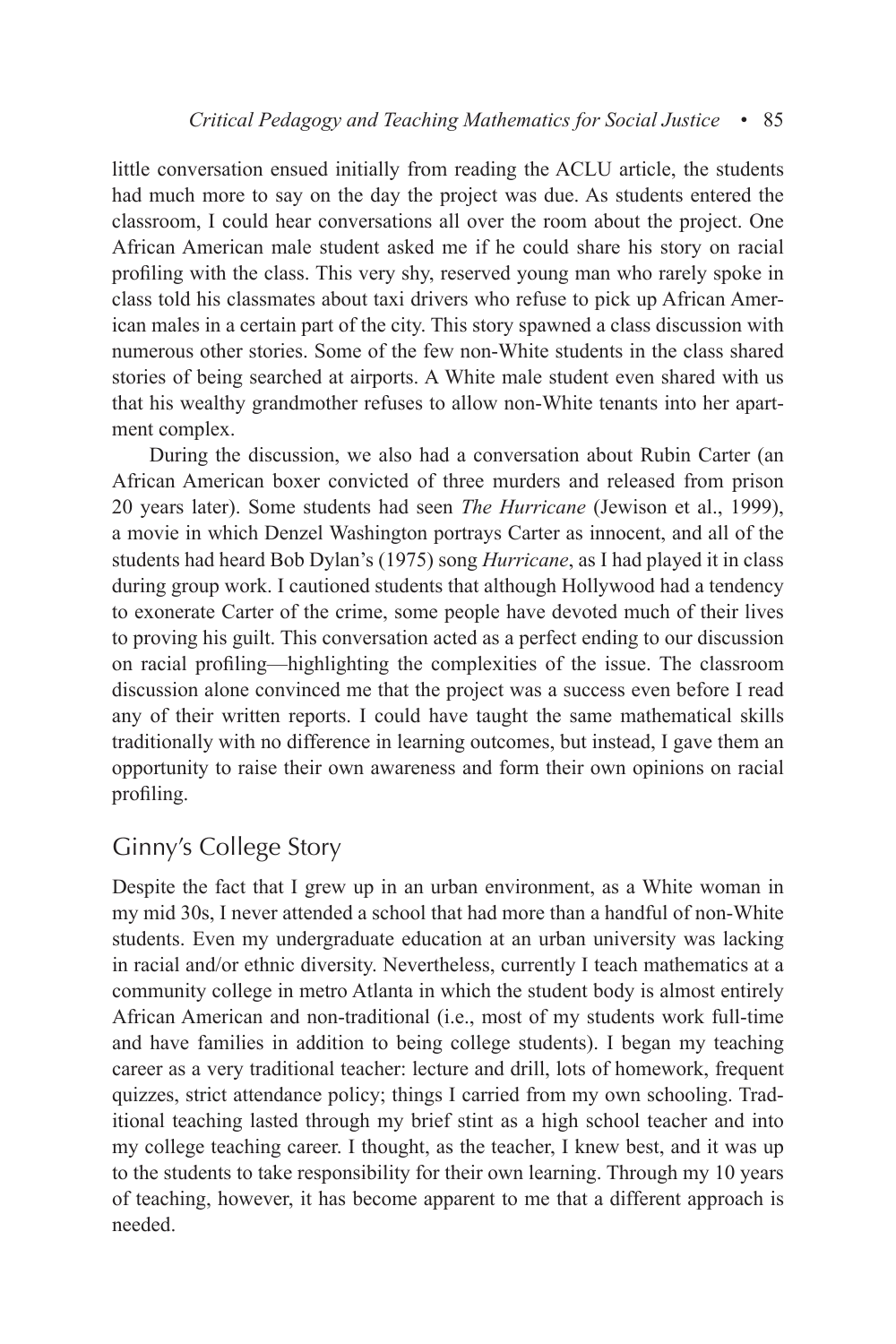# Planning

In planning my TMfSJ lesson, I first wanted to determine a topic that I felt might have personal relevance to my students. I decided to use Minimum Wage data to explore mathematical functions as a means to develop models that might predict possible future wages. I had used the dataset before and knew it was an easily available dataset of manageable size.<sup>4</sup> When I had used it before, however, I had not allowed time to discuss the implications. This iteration, I was determined to take the time to get at the meaning of the material, instead of just using it as an available dataset. It is also real-world data that I believed would interest my students, as many had worked, or were working, minimum wage jobs. This lesson occurred during the lead-up to the mid-term elections, and the Democrats were using raising the minimum wage as a plank of their campaigns, so it was also timely.

# Implementing

I presented the data to the students in my College Algebra class and we explored it orally as a class. I chose to leave out details that would have made the task more realistic, like putting all amounts in current dollars, for simplicity, and also so the students might be exposed to just what sort of actual wages their grandparents might have made. Upon seeing the data, many students called out that they were making minimum wage, and that it was inadequate. Most students had a hard time grasping the idea of 25 cents an hour back in 1938, and also of how low wages had been within their own lifetimes. Most had not realized that the minimum wage had been the same for nearly 10 years. I tried to harness the outrage in the room into a curiosity about how the data could help convince someone in Congress that the minimum wage needed to be raised. The objective of the lesson was for the students to make an argument for what they thought the minimum wage should be, using mathematics to back it up.

The class at that time had studied linear and quadratic functions extensively, and piece-wise functions, and had some experience using their graphing calculators to find the "best fit" line or parabola to model a dataset. Their assignment was to, in groups of two to four students, choose a subset of the data and model it with the function of their choice, and then use the group's model to predict or make an argument for what the minimum wage should be in the future. The group members were expected to defend both their choice of data and their model and prediction.

I left the instructions deliberately somewhat vague, to avoid the gut reaction against "word problems" and instead framed it as an exploration. They were given a week to work on the problem out of class, with the understanding that they would be presenting their findings to the class. During that week, many students

<sup>4</sup> See http://www.dol.gov/whd/minwage/chart.htm.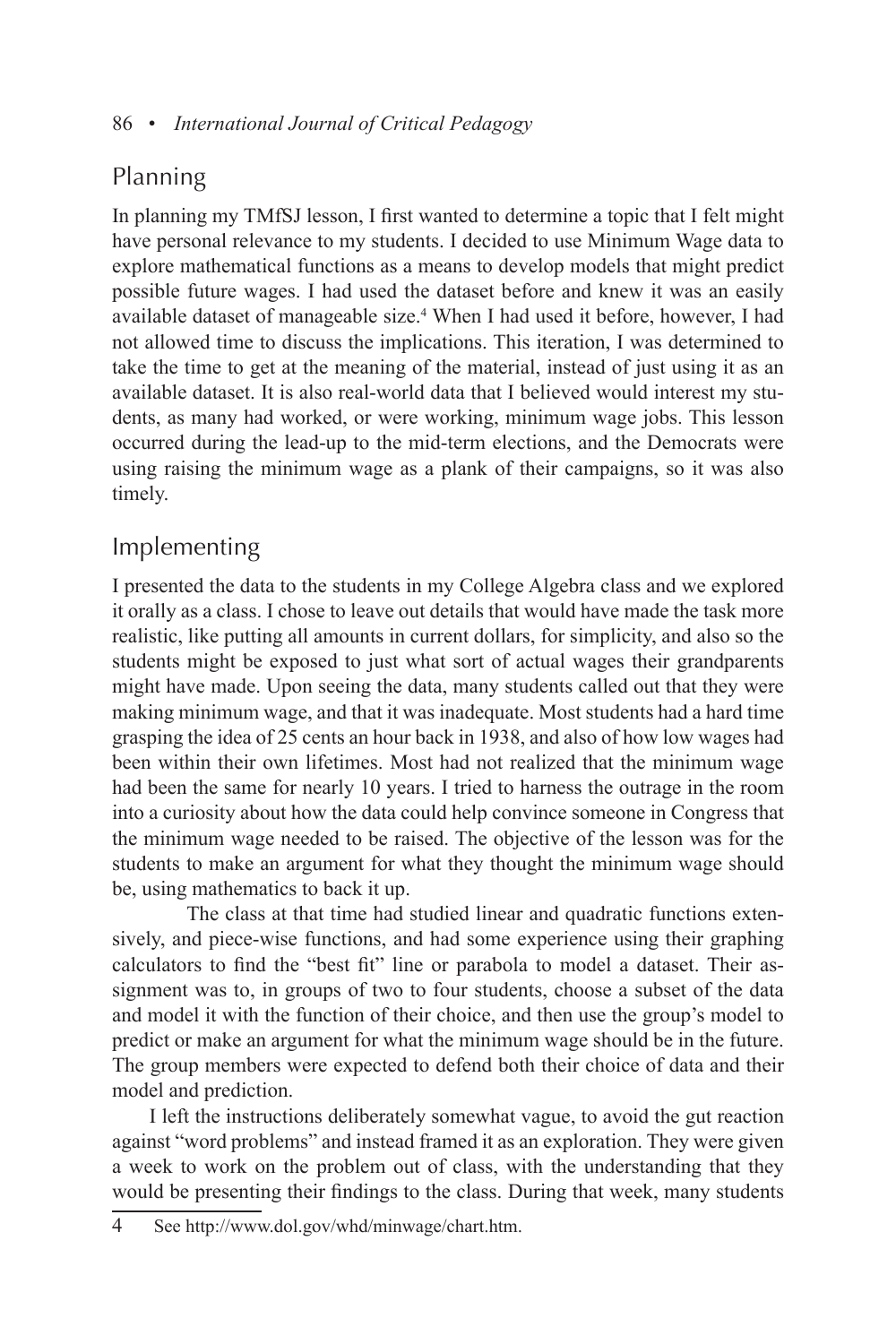came to my office hours to discuss the project; it seemed to me that they were more interested than they had been in previous projects, and willing to work harder. But when the due date arrived, few groups were ready to present. So I went around to many individuals and groups to see what they had attempted. Most were on the right track—had chosen a subset of the data and done some correct calculations—but seemed lost at not knowing if they had the "right" answer. I went over what was expected again, once more explaining that all of their approaches to this multi-year dataset were valuable, and gave them two more days to work on it.

When the new presentation date came, all groups were ready with the mathematical part of the assignment. I had hoped to get some of their thoughts on paper, but they were resistant; we had a lengthy oral class discussion instead. Each group put their equation on the board, and graphed their model on the calculator software displayed on the projection screen, superimposed over a plot of the data. I had each group discuss how they had chosen the data and what process they had used to get the model. There was quite a range of choices made by the students. Some used only two points; some used the entire dataset. Some chose the regions of greatest increase, and some the regions of smallest increase. Some chose data for historical reasons—the Reagan years, their own lifetime, the 70s. Mathematically, choices varied, too. Some performed calculations by hand, some used the calculator functions. Although we had not yet studied them extensively, some groups experimented with cubic and exponential function models. The various models led to quite different predictions.

The class discussions first centered on how the different groups had chosen data points. The center mass of points, from 1974 to 1981, was popular. One student said they just "looked like a parabola" to her. Others said they liked the upward trend of that time period. At least one student volunteered that the steepness of the rise was due to inflation, and "we should be happy it's not like that now." The first two points, and the last two points, seemed to have been chosen for ease of calculation and extremity. The majority of groups used the entire dataset and found the best fitting quadratic, most likely because similar problems had recently been done in class. Some students remarked on the large gaps through the years, and many were knowledgeable about who had been president or how the country had been going economically at the time. While I had hoped to use different group results to cobble together a piece-wise function to cover the entire time period, and discuss the possible historical and political justification for raising, or not raising, the minimum wage in various years, students seemed more interested in discussing the future.

Once the models had all been shown on the calculator screen, and the equations and predictions written on the board, we discussed which model we liked best. Some liked the models that gave the highest minimum wage prediction, regardless of fit, but when pressed to give better reasons, the majority decided that the visually best fitting model, the quadratic found from using all the data points, was the easiest to support, and gave a reasonable possibility for how much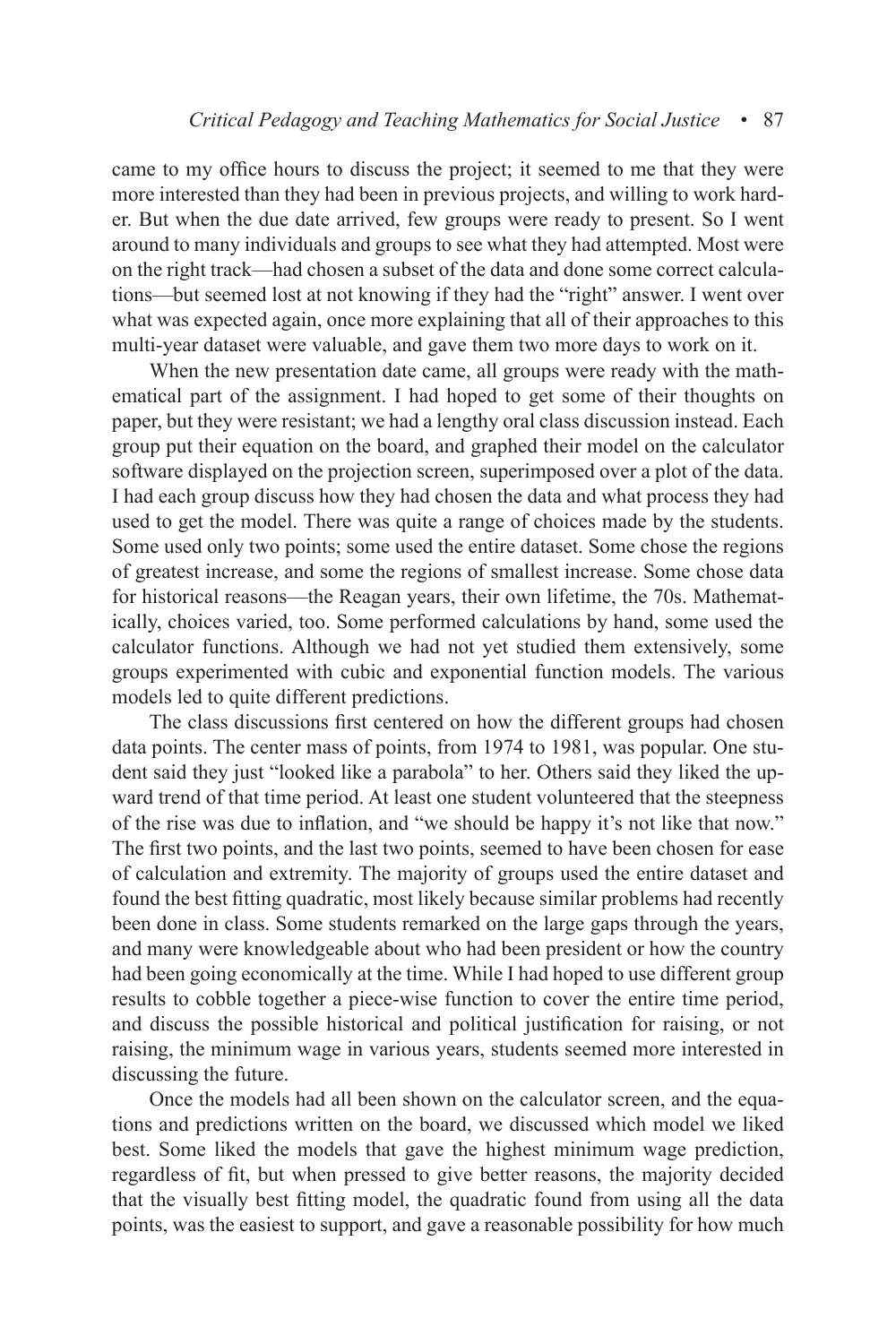the minimum wage might be raised. We talked about which political party might choose which model to back up their own policy. It was discussed that Congress might have been using something like the linear model found from all the data points, as it gave a close estimate of the actual current minimum wage.

# Reflecting

I struggled with this project concerning how much time to devote to it in class. Previous attempts at using socially relevant topics in my classes had seemed to lack enough discussion time to give real meaning to the data and to give closure. This time I was sure to schedule enough time for a final discussion, but students may have gotten more out of it if I had given them more background in a preproject discussion. In particular, they needed to know more U.S. political history, so next time I will provide that to them as part of the assignment. Additionally, with the easy access of several datasets via the Internet, in the future I might plan the same mathematical objective, but allow groups to select their own socially relevant topic to explore. I also need to think about ways in which such projects might be extended into action, such as assisting students in disseminating their newly acquired knowledge by writing letters to their state and national congressional representatives or to the local newspapers. Nevertheless, overall, I felt good about the project, especially in how it forced at least some of the students to stretch their idea of mathematics problems as having only one correct method and answer. I hope that it also impressed upon them the power of mathematics in important decisions at even the highest reaches of government.

# Reflecting on the Course and Critical Pedagogy

Throughout the aforementioned narratives and written assignments from the critical pedagogy and TMfSJ course, Carla and Ginny articulate what it is like to attempt a new, different kind of mathematics teaching, one based in critical pedagogy. But TMfSJ is a journey, not a destination. Carla, in describing her journey, wrote, "I am trying to make the move toward a more democratic classroom where my students' voices are heard, their cultures have value, and everyone in the class is both a teacher and learner." Ginny articulated her journey as developing a new way of life rather than a mere method of teaching: "[TMfSJ] is about questioning everything, from the foundations of mathematics itself to every practice and belief. It is a way of life rather than methods of teaching. … I now find myself second-guessing everything I do, everything I plan, even my word choice in real time as I stand before a class."

As Carla and Ginny spoke about their journeys, each also noted that she had begun her teaching career with a more or less "traditional" belief structure about mathematics teaching and learning. Over the years, however, as mathematics teachers with several years of teaching experience, both have begun to recognize that traditional practices are not working for every student—or for most students.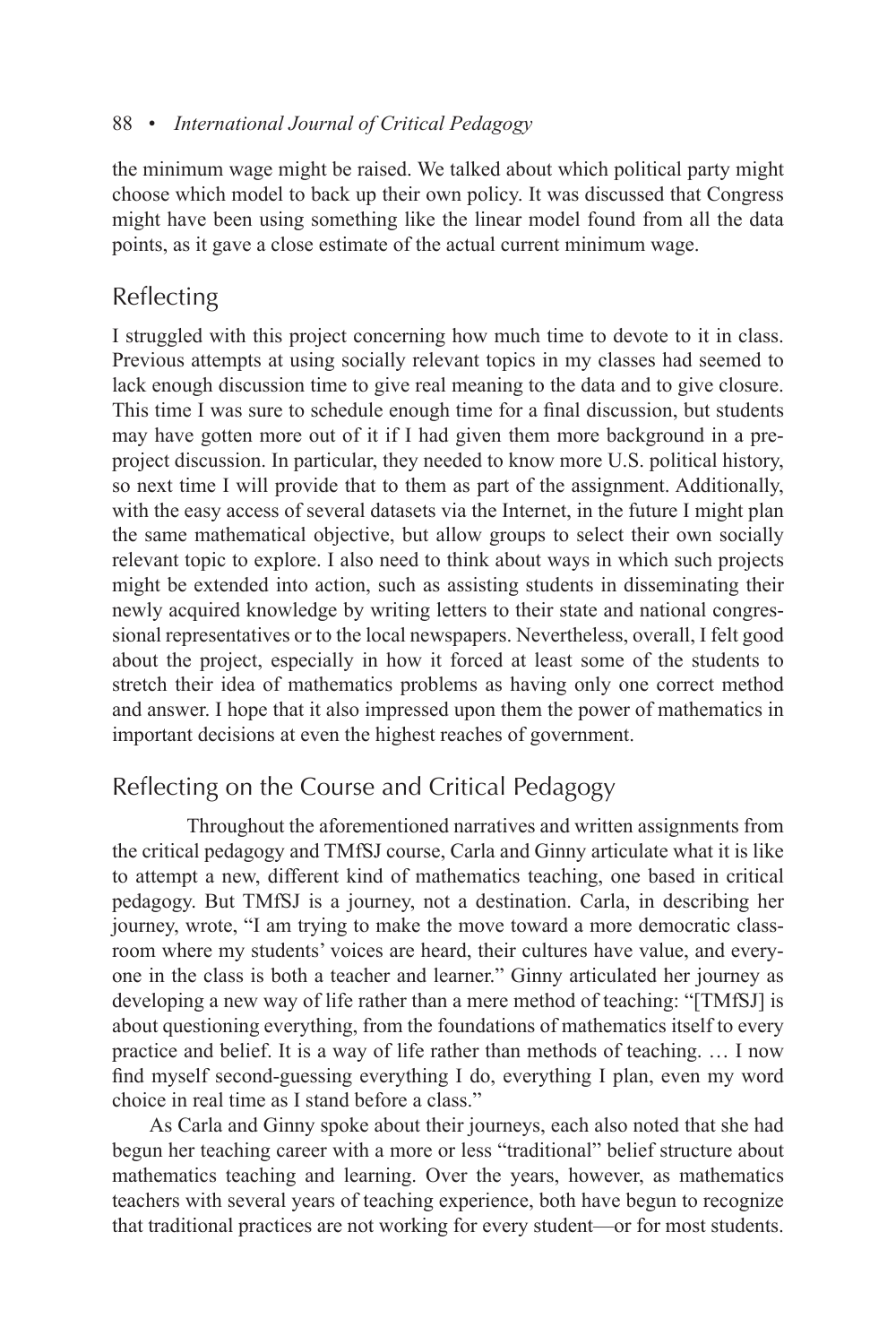Individually and collectively, they believe that their participation in the critical pedagogy and TMfSJ course provided them with a new language that assisted them in communicating and acting on what they were in some ways already thinking. Carla wrote, "I realize now that 5 years ago I was already thinking like a critical pedagogue, I just didn't have a clue what that was." Ginny echoed and extended Carla's remark, writing: "I began to grow on my own toward a more student-centered, equitable style, though I did not have the words for it or the feeling that what I was doing was being done elsewhere or would be respected by others."

In effect, this new language brought empowerment and confirmation to what Carla and Ginny were, through their years of teaching experience, beginning to understand: "Unless educational methods are situated in the students' cultural experiences, students will continue to show difficulty in mastering content area that is not only alien to their reality, but is often antagonistic toward their culture and lived experiences" (Bartolomé, 1996, p. 249). Or, said in another way, "the only education that can have meaning is education that is personal and therefore political" (Lewis & Simon, 1996, p. 261). In many ways, the narratives demonstrate the benefits of experiential learning, as advocated by Dewey (1938/1997). In each of the lessons, knowledge of subject matter—in this case, mathematics was used to examine or make better sense of the sociopolitical lived worlds of the students (and teachers). And even though the majority White students in Carla's IB class had not experienced racial profiling directly, they were still somewhat aware that others had such experiences given a post 9-11 world.

But it is not enough just to present problems based on something known to the students; a fundamental tenet of critical pedagogy is the need to include students' *and* teachers' voices and lived experiences in the learning process (Leistyna & Woodrum, 1996). The challenge for critical mathematics pedagogues therefore is how critical pedagogy might be employed to appropriate the more radical and useful aspects of contemporary cultural studies in addressing the different social, political, and economic contexts that are producing students and teachers (Giroux, 1996). In other words, the active participation, interest, reflection, and critical understandings of those taught—and those teaching—are necessary (Freire, 1994). Carla and Ginny believe that the most satisfying part of TMfSJ is the conversations with and between their students. These conversations have become not only culturally relevant (Ladson-Billings, 1995) but also personally relevant, even politically provocative at times; thus, achieving an essential aspect of TMfSJ (Gutstein, 2006).

For instance, each of the TMfSJ lessons described contained both a personal and political element for students and teachers. During Carla's lesson on racial profiling, students shared their personal experiences, both orally and in writing, unveiling the social injustices that occur in their communities. For the adults in Ginny's class, most of whom had had some experience working for minimum wage, the lesson was very personal and led into political discussions as state and national elections were approaching. Many students were outraged upon realizing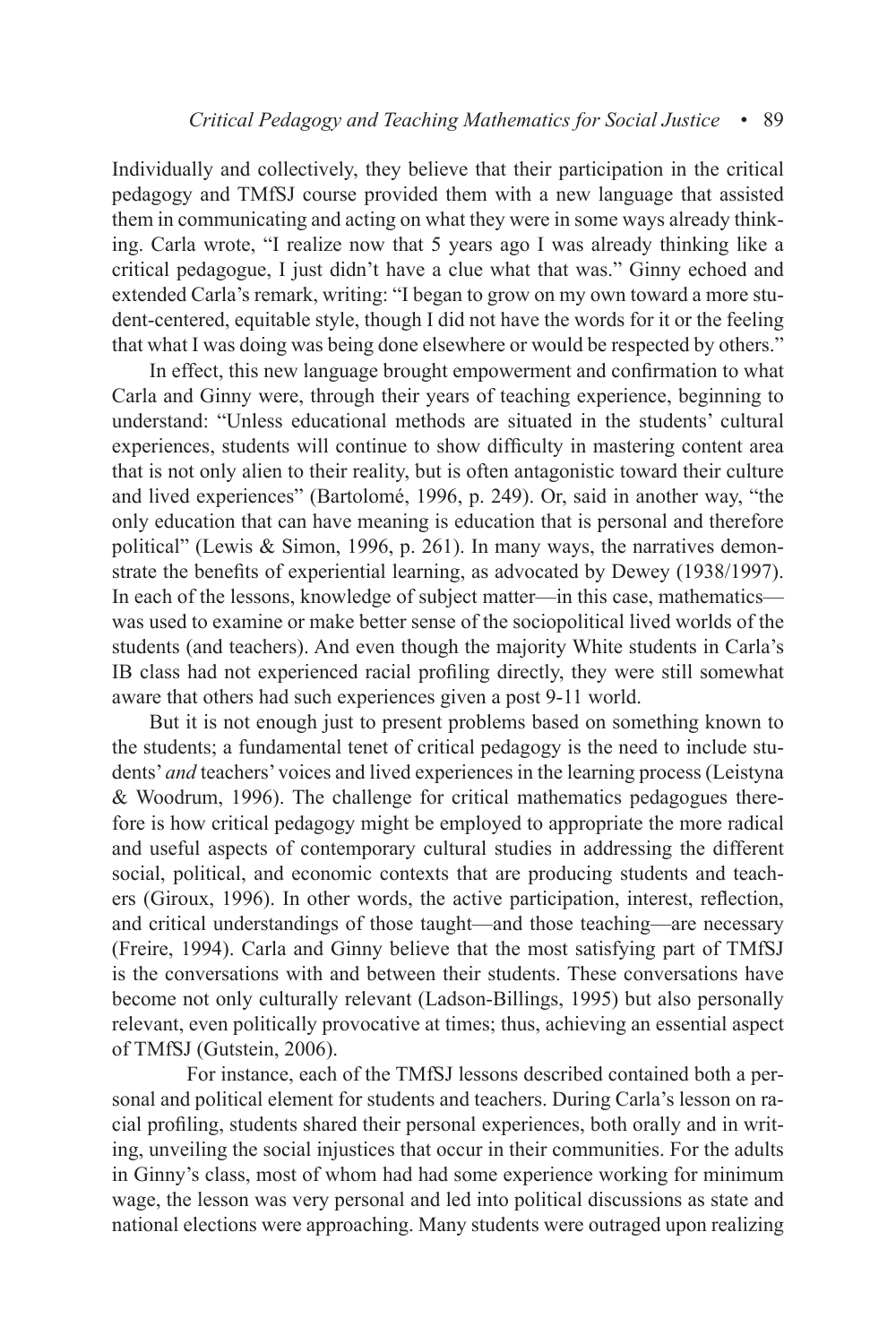that the minimum wage had not changed in 10 years. In co-created classrooms like these, where mathematics content and process standards are continually integrated, as suggested by the National Council of Teachers of Mathematics (2000), Carla and Ginny believe, "once a fabric of relevance has been constructed, content learning naturally follows" (Kincheloe & Steinberg, 1996, p. 189). That is to say, when teachers create learning environments where students, even those perceived as "low performing," can demonstrate their possession of knowledge and expertise, they then demonstrate ability and competency (Bartolomé, 1996). In both of the lessons, Carla and Ginny "tapped into" students' knowledge that led them to take personal ownership of the projects—and most importantly, of the mathematics.

In teaching for social justice, Freire (1970/2000) contended that the humanist, revolutionary educator is the students' partner as they engage together in critical thinking and a quest for mutual humanization. Although their students may not have been aware of it, Carla and Ginny were engaged in the process of learning as much as the students during the described lessons. In that, the discussions revealed lived experiences and political opinions that presented both students and teachers with new knowledge. The social justice pedagogical goal during the TMfSJ lessons was the production of students' and teachers' own ideas and values rather than the mere reproduction of those of the dominant groups (Leistyna & Woodrum, 1996), and, most importantly, the use of mathematics as a sociopolitical tool to support these newly produced ideas and values (Skovsmose, 1994).

TMfSJ, however, asks much of teachers—and students—and it is not easy. Crotty (1998) claimed, and Carla's and Ginny's becoming illustrate, that with every action taken the context changes and one must critique her assumptions again and again. But the possible benefits of students and teachers engaging meaningfully with mathematics and transforming into agents of change are worth the work. Carla and Ginny believe that they, as well as their students, must "exercise the kind of courage needed to change the social order where necessary" (Giroux & McLaren, 1996, p. 318). Both Carla and Ginny acknowledge a choice between a pedagogy that accepts the status quo and a pedagogy that seeks to bring about change—they are committed to choosing the latter.

# Closing Thoughts

Since completing the course, and teaching the social justice lessons described, Carla and Ginny continue their journey in becoming critical mathematics pedagogues. They actively seek and encourage critical connections with other disciplines. They continue to use the tenets of critical pedagogy in planning curricula, developing classroom environments, and establishing channels of communication with students and colleagues. In general, they have become stronger facilitators of TMfSJ discussions not only with their students but also with their colleagues. On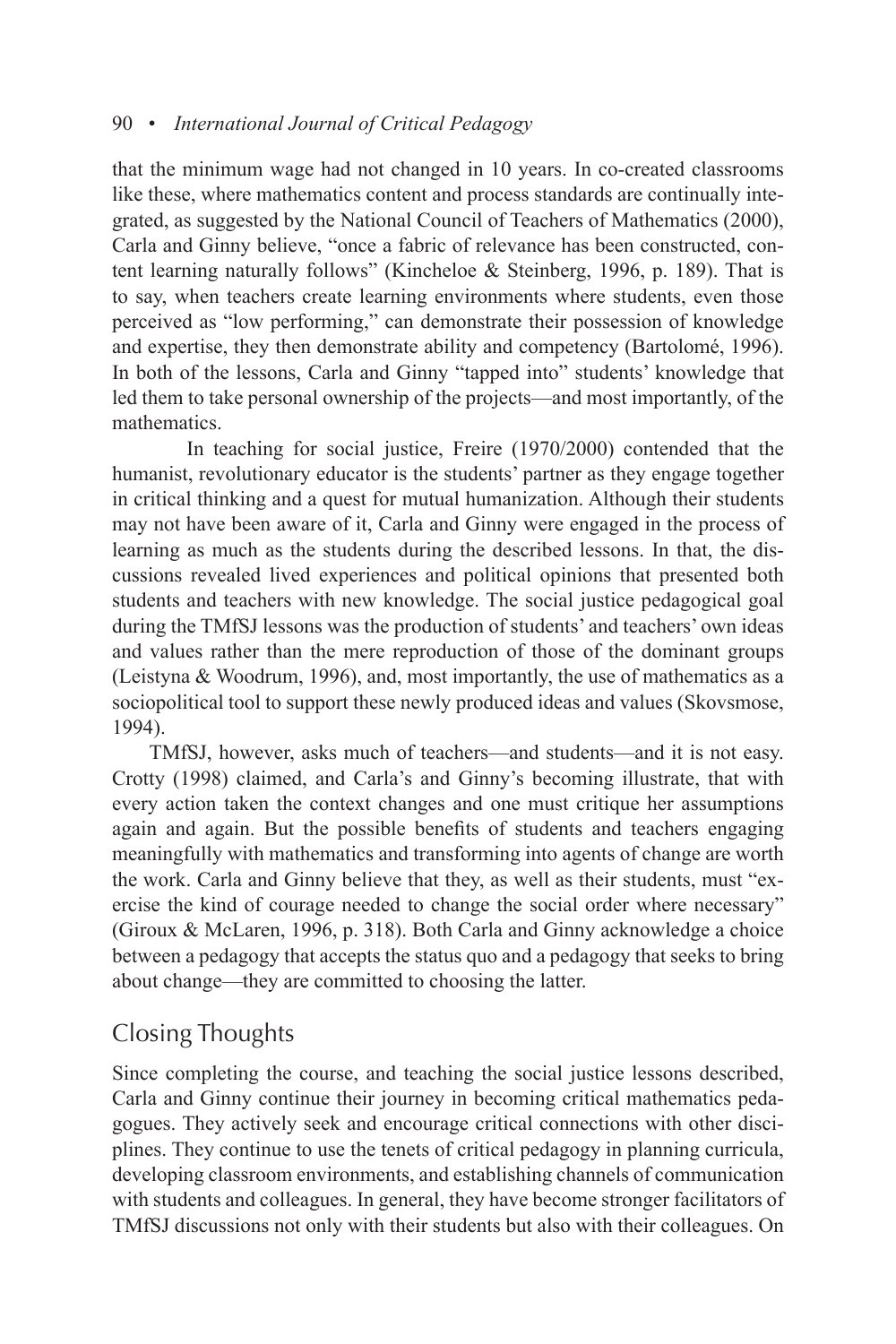the other hand, Carla and Ginny also concede that their pedagogical philosophies have changed faster than their pedagogical practices—not an uncommon phenomenon among mathematics teachers (e.g., see Wilson & Goldenberg, 1998). While they both agree that their practices should move away from perceiving students as passive, empty depositories awaiting the teacher's deposits of knowledge, what Freire (1970/2000) strongly objected to as the "'banking' concept of education" (p. 72), they often find themselves mired in traditional practices that in many ways reflect this depository process. But then again, both assert that they will be diligent in developing methods that overcome or undercut these traditional practices as they continue to establish the tenets of critical pedagogy as an integral component of their pedagogical philosophies as well as their pedagogical practices. In other words, Carla and Ginny have an ongoing sense of constant change and improvement, very different from the traditional idea of their being a "best practice" that a teacher should learn and use forever. In short, each has a sense of becoming as they continue to explore pedagogical practices that are both–and rather than either–or, achieving both social justice and mathematics pedagogical goals (Gutstein, 2006) in their respective classrooms.

#### References

- American Civil Liberties Union. (2005). *Racial profiling: Definition*. Retrieved from http://www.aclu.org/racialjustice/racialprofiling/21741res20051123.html.
- Bartell, T. G. (2011). Learning to teach mathematics for social justice: Negotiating social justice and mathematics goals [Special issue]. *Journal for Research in Mathematics Education, 41*(0). Retrieved from http://www.nctm.org/uploadedFiles/Journals\_ and\_Books/JRME/articles/JRME\_Special\_Equity\_Issue/Bartell.pdf.
- Bartell, T. G., & Carpenter, T. P. (2008). The three Rs of social justice: A review of *Reading and Writing the World with Mathematics: Toward a Pedagogy for Social Justice*. *Journal for Research in Mathematics Education, 39*, 95–99.
- Bartolomé, L. I. (1996). Beyond the methods fetish: Toward a humanizing pedagogy. In P. Leistyna, A. Woodrum, & S. A. Sherblom (Eds.), *Breaking free: The transformative power of critical pedagogy* (pp. 229–252). Cambridge, MA: Harvard Education Press.
- Campbell, T. (1981). Karl Marx: A conflict theory, *Seven theories of human society* (pp. 113–138). Oxford, United Kingdom: Oxford University Press.
- Crotty, M. (1998). *The foundations of social research: Meaning and perspective in the research process*. Thousand Oaks, CA: Sage.
- Darder, A., Baltodano, M., & Torres, R. D. (Eds.). (2003). *The critical pedagogy reader*. New York: RoutledgeFalmer.
- Dewey, J. (1997). *Experience and education*. New York: Touchstone. (Original work published 1938)
- Dylan, B. (1975). *Hurricane*. [Single]. New York: Columbia Records.
- Ellis, C., & Bochner, A., P. (2000). Autoethnography, personal narrative, reflexivity: Researcher as subject. In N. K. Denzin & Y. S. Lincoln (Eds.), *Handbook of qualitative research* (2nd ed., pp. 733–768). Thousand Oaks, CA: Sage.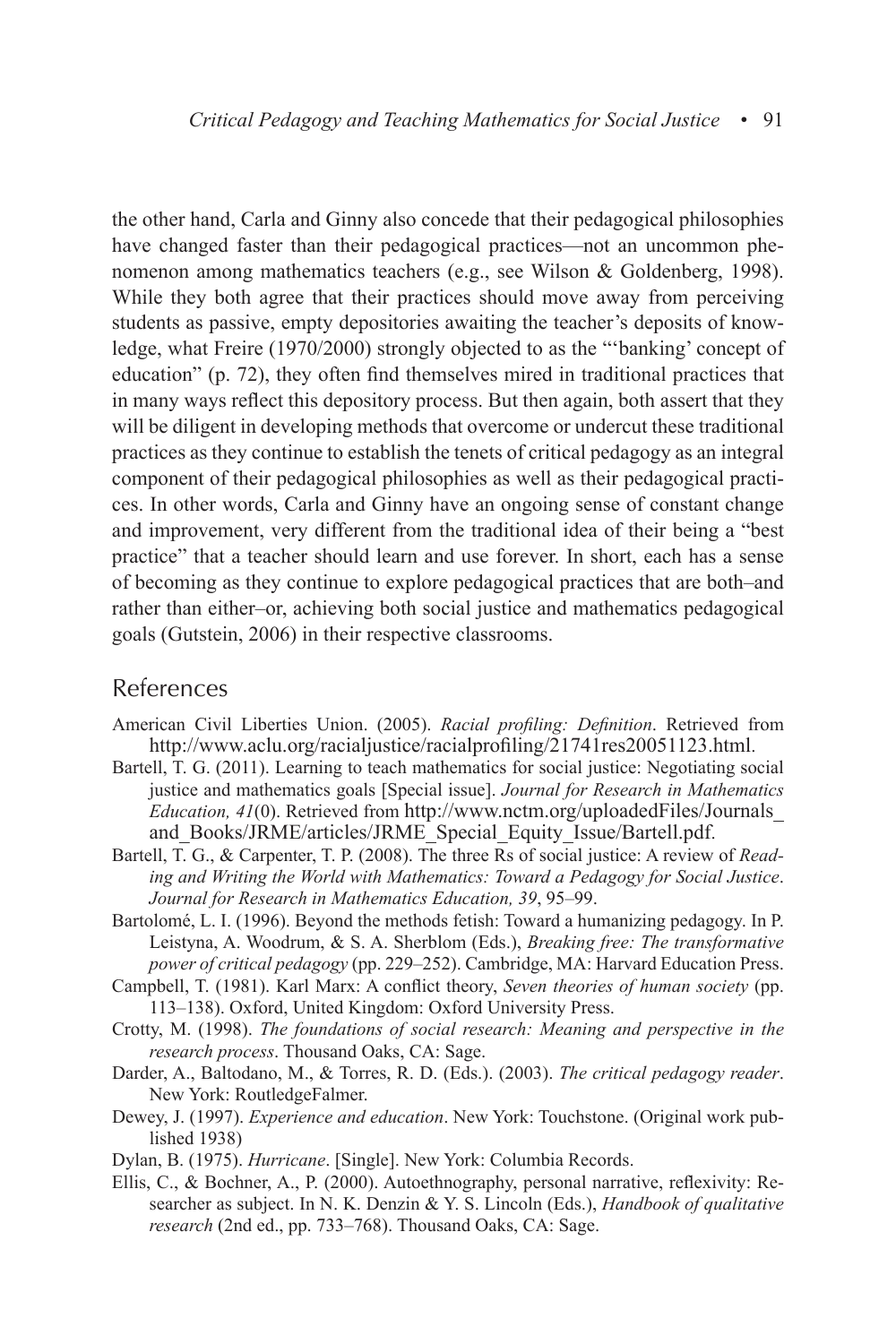- Frankenstein, M. (1987). Critical mathematics education: An application of Paulo Freire's epistemology. In I. Shor (Ed.), *Freire for the classroom: A sourcebook for liberatory teaching* (pp. 180–210). Portsmouth, NH: Boynton/Cook.
- Frankenstein, M. (1990). Incorporating race, gender, and class issues into a critical mathematical literacy curriculum. *Journal of Negro Education, 59*, 336–347.
- Freire, P. (1970a). The adult literacy process as cultural action for freedom. *Harvard Educational Review, 40*, 205–225.
- Freire, P. (1970b). Cultural action and conscientization. *Harvard Educational Review, 40*, 452–477.
- Freire, P. (1985). *The politics of education: Culture, power, and liberation*. Hadley, MA: Bergin & Garvey.
- Freire, P. (1994). *Pedagogy of hope: Reliving pedagogy of the oppressed* (R. B. Barr, Trans.). New York: Continuum.
- Freire, P. (Ed.). (1997a). *Mentoring the mentor: A critical dialogue with Paulo Freire*. New York: Peter Lang.
- Freire, P. (1997b). *Pedagogy of the heart*. New York: Continuum.
- Freire, P. (1998a). *Pedagogy of freedom: Ethics, democracy, and civic courage*. Lanham, MD: Rowman & Littlefield.
- Freire, P. (1998b). *Teachers as cultural workers: Letters to those who dare teach*. Boulder, CO: Westview.
- Freire, P. (2000). *Pedagogy of the oppressed* (M. B. Ramos, Trans.; 30th anniv. ed.). New York: Continuum. (Original work published 1970)
- Freire, P., & Macedo, D. P. (1996). A dialogue: Culture, language, and race. In P. Leistyna, A. Woodrum, & S. A. Sherblom (Eds.), *Breaking free: The transformative power of critical pedagogy* (pp. 199–228). Cambridge, MA: Harvard Education Press.
- Gau, T. (2005). Learning to teach mathematics for social justice (Doctoral dissertation). Retrieved from Dissertation Abstracts International (3186083) http://gradworks. umi.com/31/86/3186083.html.
- Giroux, H. A. (1996). Doing cultural studies: Youth and the challenge of pedagogy. In P. Leistyna, A. Woodrum, & S. A. Sherblom (Eds.), *Breaking free: The transformative power of critical pedagogy* (pp. 83–107). Cambridge, MA: Harvard Education Press.
- Giroux, H. A. (2007). Democracy, education, and the politics of critical pedagogy. In P. McLaren & J. L. Kincheloe (Eds.), *Critical pedagogy: Where are we now?* (pp. 1–5). New York: Peter Lang.
- Giroux, H. A., & McLaren, P. (1996). Teacher education and the politics of engagement: The case for democratic schooling. In P. Leistyna, A. Woodrum, & S. A. Sherblom (Eds.), *Breaking free: The transformative power of critical pedagogy* (pp. 301–331). Cambridge, MA: Harvard Education Press.
- Gomez, M. L., Black, R. W., & Allen, A.-R. (2007). "Becoming" a teacher. *Teachers College Record, 109*, 2107–2135.
- Gonzalez, L. (2009). Teaching mathematics for social justice: Reflections on a community of practice for urban high school mathematics teachers. *Journal for Urban Mathematics Education, 2*(1), 22–51. Retrieved from http://ed-osprey.gsu.edu/ojs/index. php/JUME/article/view/32/13.
- Greene, M. (1996). In search of a critical pedagogy. In P. Leistyna, A. Woodrum, & S. A. Sherblom (Eds.), *Breaking free: The transformative power of critical pedagogy* (pp. 13–30). Cambridge, MA: Harvard Education Press.
- Gutstein, E. (2003). Teaching and learning mathematics for social justice in an urban, Latino school. *Journal for Research in Mathematics Education, 34*, 37–73.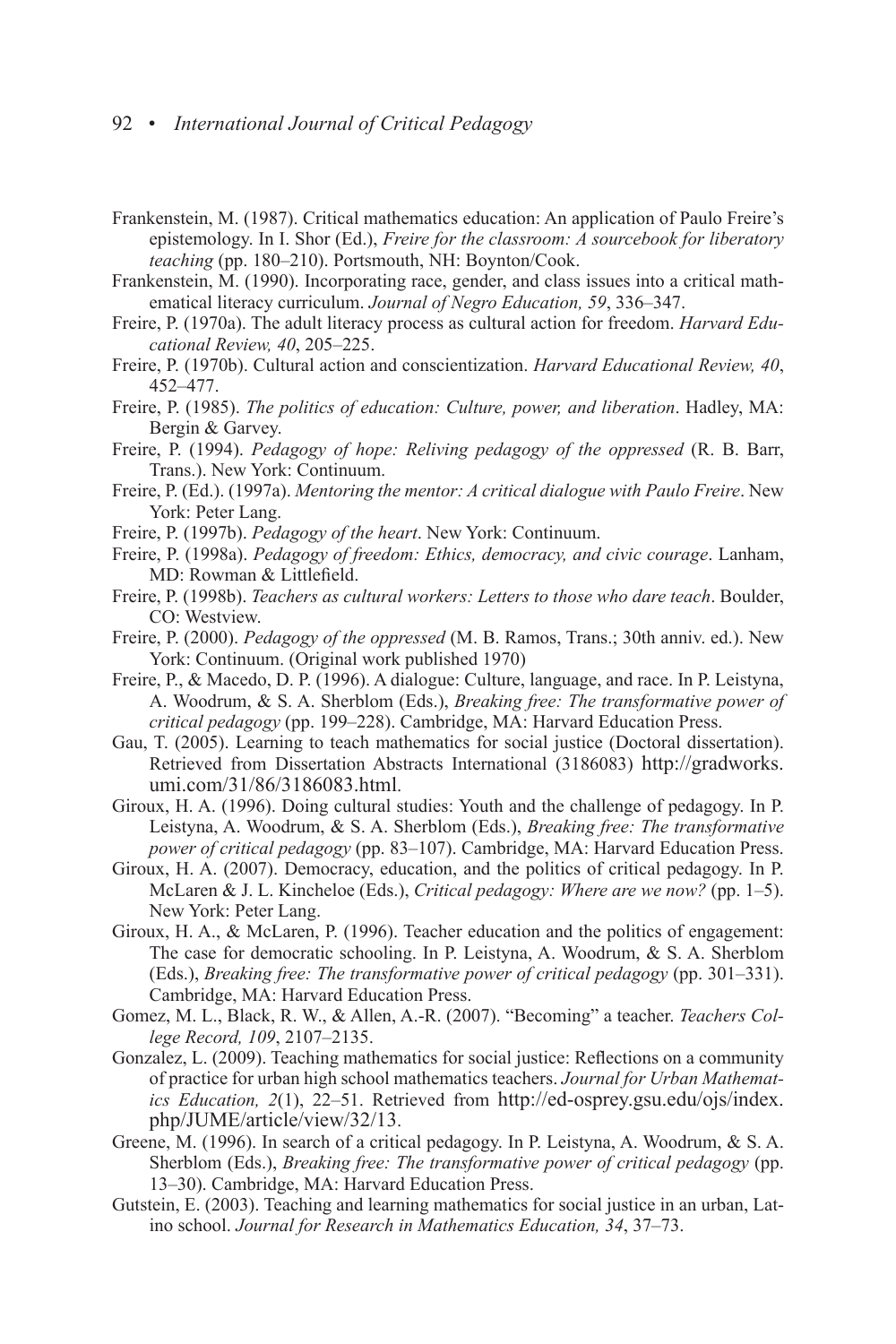- Gutstein, E. (2006). *Reading and writing the world with mathematics: Toward a pedagogy for social justice*. New York: Routledge.
- Gutstein, E., & Peterson, B. (Eds.). (2005). *Rethinking mathematics: Teaching social justice by the numbers*. Milwaukee, WI: Rethinking Schools.
- Jewison, N., Abraham, M., Bernstein, A., Bliss, T., & Ketchem, J. (Producers), & Jewison, N. (Director). (1999). *The hurricane* [Motion picture]. USA: Beacon Communications.
- Kincheloe, J. L. (2003). Critical ontology: Visions of selfhood and curriculum. *JCT: Journal of Curriculum Theorizing, 19*, 47–64.
- Kincheloe, J. L., & Steinberg, S. R. (Eds.) (1995). *Thirteen questions: Reframing education's conversation* (2nd ed.). New York: Peter Lang.
- Kincheloe, J. L., & Steinberg, S. R. (1996). A tentative description of post-formal thinking: The critical confrontation with cognitive theory. In P. Leistyna, A. Woodblum, & S. A. Sherblom (Eds.), *Breaking free: The transformative power of critical pedagogy* (pp. 167–195). Cambridge, MA: Harvard Education Press.
- Ladson-Billings, G. (1995). Toward a theory of culturally relevant pedagogy. *American Educational Research Journal, 32*, 465–491.
- Leistyna, P. & Woodrum, A. (1996). Context and culture: What is critical pedagogy? In P. Leistyna, A. Woodrum, & S. A. Sherblom (Eds.), *Breaking free: The transformative power of critical pedagogy* (pp. 1–7). Cambridge, MA: Harvard Education Press.
- Leistyna, P., Woodrum, A., & Sherblom, S. A. (Eds.). (1996). *Breaking free: The transformative power of critical pedagogy*. Cambridge, MA: Harvard Education Press.
- Leonard, J. (2008). *Culturally specific pedagogy in the mathematics classroom: Strategies for teachers and students*. New York: Routledge.
- Lewis, M., & Simon, R. I. (1996). A discourse not intended for her: Learning and teaching within patriarch. In P. Leistyna, A. Woodrum, & S. A. Sherblom (Eds.), *Breaking free: The transformative power of critical pedagogy* (pp. 253–271). Cambridge, MA: Harvard Education Press.
- Marx, K., & Engels, F. (1978). Manifesto of the Communist Party. In R. C. Tucker (Ed.), *The Marx-Engels reader* (2d ed., pp. 469–500). New York: Norton. (Original work published 1848)
- McDonald, M. (2007). The joint enterprise of social justice teacher education. *Teachers College Record, 109*, 2047–2081.
- McLaren, P. (1999). A pedagogy of possibility: Reflecting upon Paulo Freire's politics of education. *Educational Researcher, 28*(2), 49–56.
- McLaren, P., & Giarelli, J. M. (Eds.). (1995). *Critical theory and educational research*. Albany, NY: State University of New York Press.
- McLaren, P., & Kincheloe, J. L. (Eds.). (2007). *Critical pedagogy: Where are we now?* New York: Peter Lang.
- Mewborn, D. (2003). Teaching, teachers' knowledge, and their professional development. In J. Kilpatrick, W. G. Martin, & D. Schifter (Eds.), *A research companion for NCTM Standards* (pp. 45–52). Reston, VA: National Council for Teachers of Mathematics.
- Moses, R. P., & Cobb, C. E. (2001). *Radical equations: Math literacy and civil rights*. Boston: Beacon Press.
- National Council of Teachers of Mathematics. (2000). *Principles and standards for school mathematics*. Reston, VA: National Council of Teachers of Mathematics.
- North, C. E. (2006). More than words? Delving into the substantive meaning(s) of "social justice" in education. *Review of Educational Research*, *76*, 507–535.